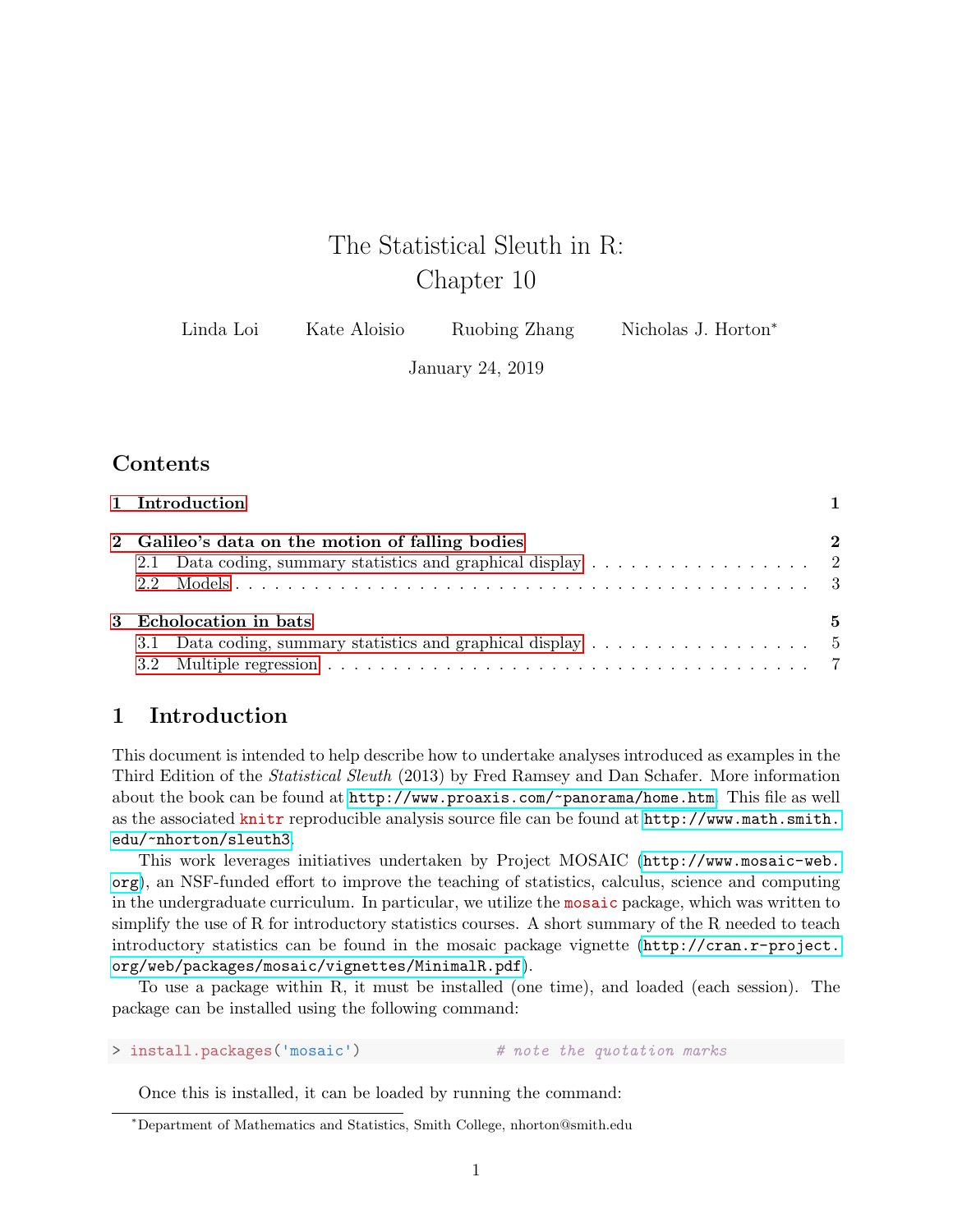#### > require(mosaic)

This needs to be done once per session.

In addition the data files for the *Sleuth* case studies can be accessed by installing the **Sleuth3** package.

```
> install.packages('Sleuth3') # note the quotation marks
```
> require(Sleuth3)

We also set some options to improve legibility of graphs and output.

```
> trellis.par.set(theme=col.mosaic()) # get a better color scheme for lattice
> options(digits=3)
```
The specific goal of this document is to demonstrate how to calculate the quantities described in Chapter 10: Inferential Tools for Multiple Regression using R.

### <span id="page-1-0"></span>2 Galileo's data on the motion of falling bodies

Galileo investigated the relationship between height and horizontal distance. This is the question addressed in case study 10.1 in the Sleuth.

### <span id="page-1-1"></span>2.1 Data coding, summary statistics and graphical display

We begin by reading the data and summarizing the variables.

```
> summary(case1001)
```

```
Distance Height
Min. :253 Min. : 100
1st Qu.:366 1st Qu.: 250
Median :451 Median : 450
Mean :434 Mean : 493
3rd Qu.:514 3rd Qu.: 700
Max. :573 Max. :1000
> favstats(~ Distance, data=case1001)
min Q1 median Q3 max mean sd n missing
253 366 451 514 573 434 113 7 0
```
There we a total of 7 trials of Galileo's experiment. For each trial, he recorded the initial height and then measured the horizontal distance as shown in Display 10.1 (page 272).

We can start to explore this relationship by creating a scatterplot of Galileo's horizontal distances versus initial heights. The following graph is akin to Display 10.2 (page 273).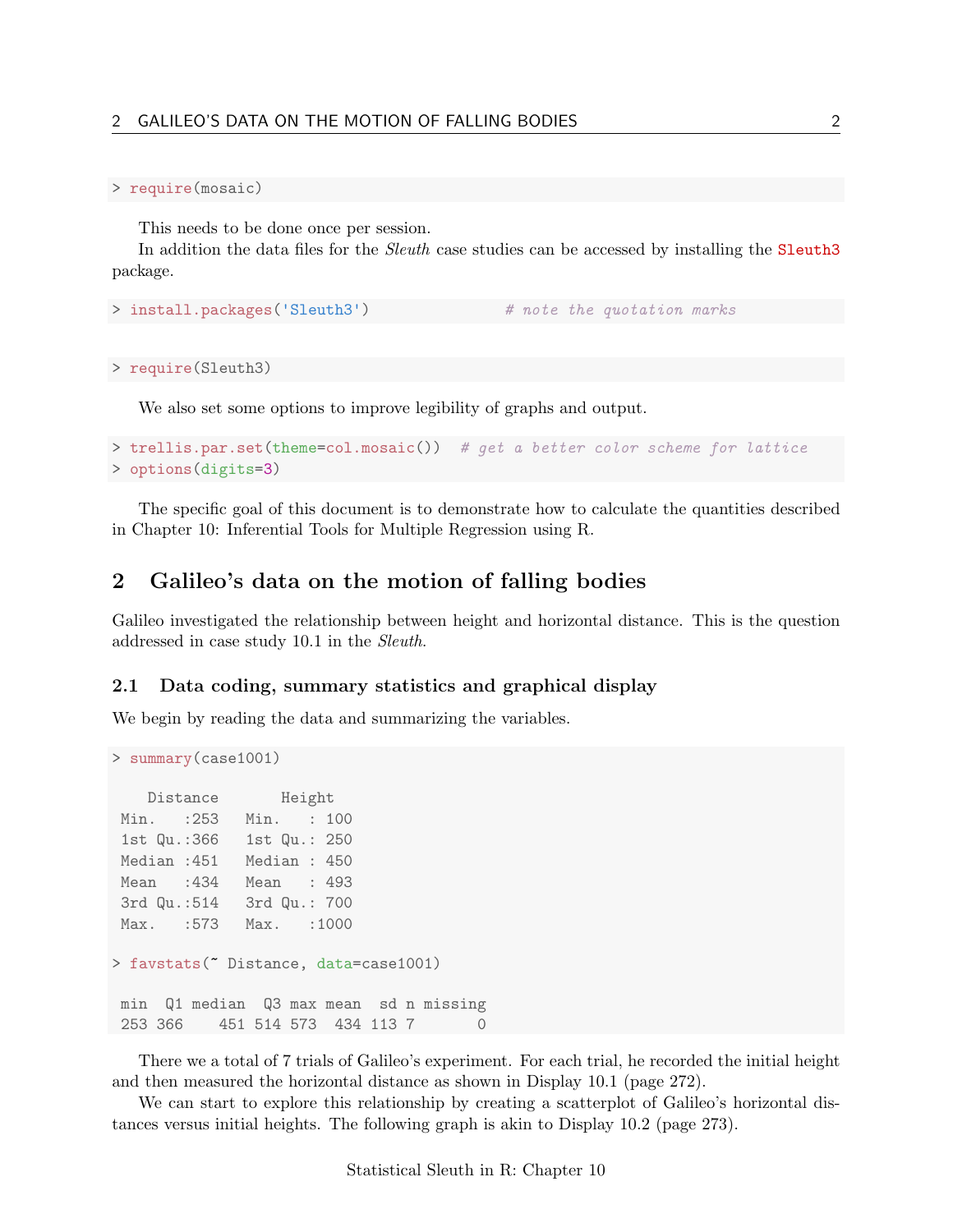> xyplot(Distance ~ Height, data=case1001)



### <span id="page-2-0"></span>2.2 Models

The first model that we created is a cubic model as interpreted on page 273 and summarized in Display 10.13 (page 291).

> lm1 = lm(Distance " Height+I(Height<sup>2</sup>)+I(Height<sup>2</sup>), data=case1001); summary(lm1) Call:  $lm(formula = Distance \tilde{\text{Height}} + I(Height \hat{\text{2}}) + I(Height \hat{\text{3}}), data = case1001)$ Residuals: 1 2 3 4 5 6 7 -2.4036 3.5809 1.8917 -4.4688 -0.0804 2.3216 -0.8414 Coefficients: Estimate Std. Error t value Pr(>|t|) (Intercept) 1.56e+02 8.33e+00 18.71 0.00033 Height 1.12e+00 6.57e-02 16.98 0.00044 I(Height^2) -1.24e-03 1.38e-04 -8.99 0.00290 I(Height^3) 5.48e-07 8.33e-08 6.58 0.00715 Residual standard error: 4.01 on 3 degrees of freedom Multiple R-squared: 0.999,Adjusted R-squared: 0.999 F-statistic: 1.6e+03 on 3 and 3 DF, p-value: 2.66e-05

We next decrease the polynomial for *Height* by one degree to obtain a quadratic model as interpreted on page 273 and summarized in Display 10.7 (page 281). This model is used for most of the following results.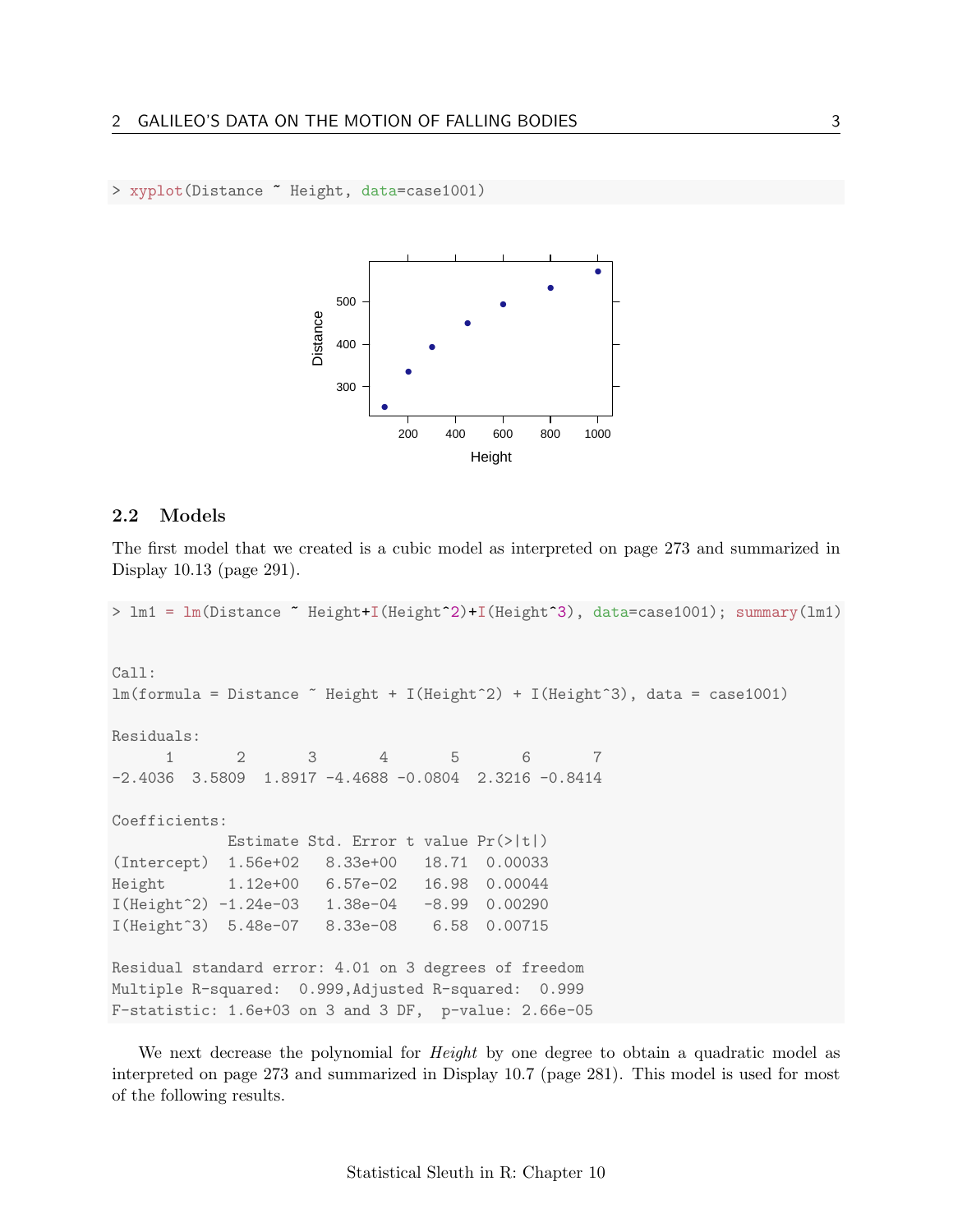```
> lm2 = lm(Distance "Height+I(Height^2), data=case1001); summary(lm2)Call:
lm(formula = Distance "Height + I(Height^2), data = case1001)Residuals:
    1 2 3 4 5 6 7
-14.31 9.17 13.52 1.94 -6.18 -12.61 8.46
Coefficients:
           Estimate Std. Error t value Pr(>|t|)
(Intercept) 2.00e+02 1.68e+01 11.93 0.00028
Height 7.08e-01 7.48e-02 9.47 0.00069
I(Height^2) -3.44e-04 6.68e-05 -5.15 0.00676
Residual standard error: 13.6 on 4 degrees of freedom
Multiple R-squared: 0.99,Adjusted R-squared: 0.986
F-statistic: 205 on 2 and 4 DF, p-value: 9.33e-05
```
The following figure presents the predicted values from the quadratic model using the original data points akin to Display 10.2 (page 273).

```
> case1001$pred = predict(lm2)
> xyplot(pred+Distance " Height, auto.key=TRUE, data=case1001)
```


To obtain the expected values of  $\hat{\mu}$  (Distance|Height = 0) and  $\hat{\mu}$  (Distance|Height = 250), we used the predict() command with the quadratic model as shown in Display 10.7 (page 281).

```
> predict(lm2, interval="confidence", data.frame(Height=c(0, 250)))
 fit lwr upr
1 200 153 246
2 356 337 374
```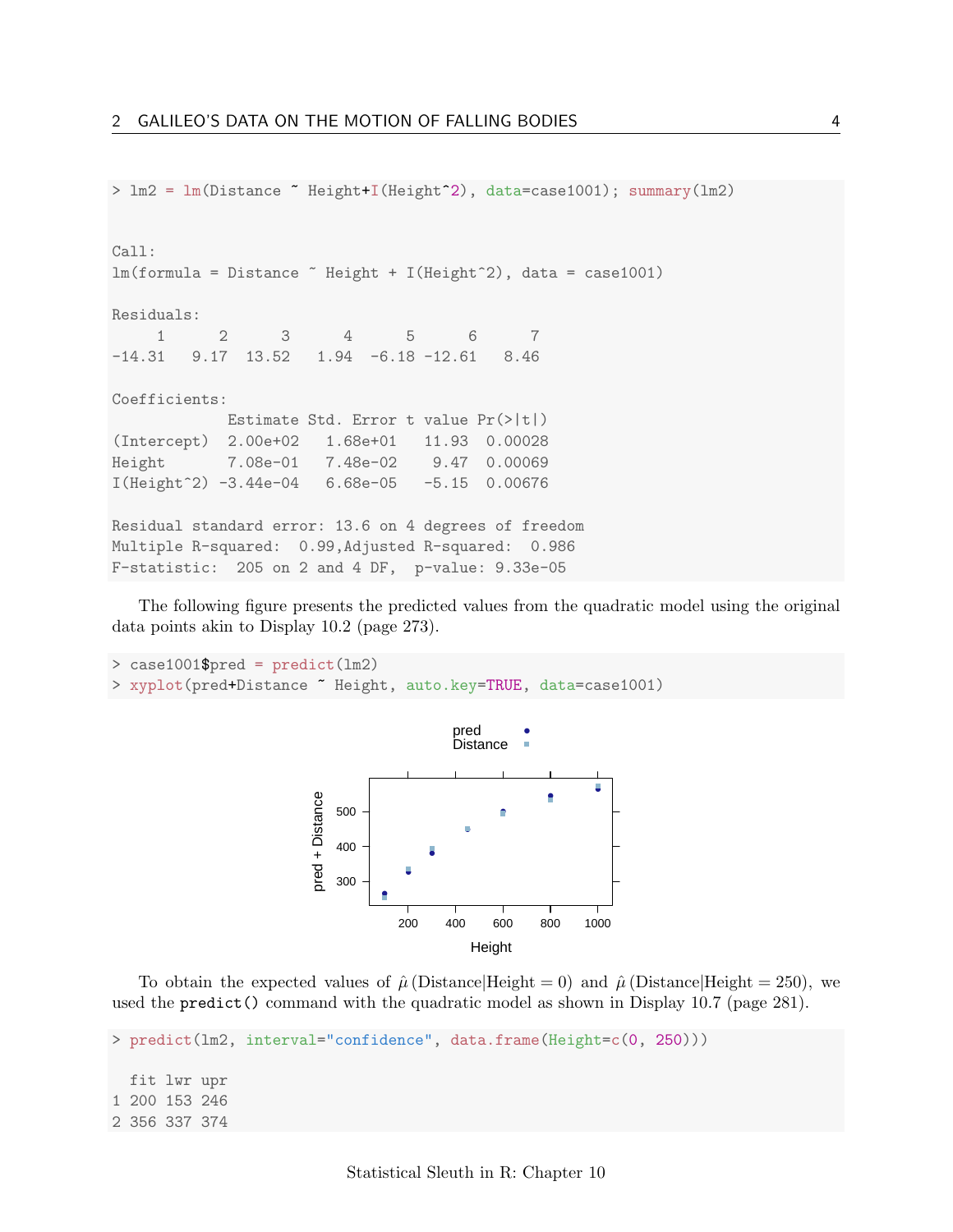We can also verify the above confidence interval calculations with the following code:

```
> 355.1+c(-1, 1)*6.62*qt(.975, 4)
```
[1] 337 373

To verify numbers on page 284, an interval for the predicted values , we used the following code:

```
> predict(lm2, interval="predict", data.frame(Height=c(0, 250)))
```
fit lwr upr 1 200 140 260 2 356 313 398

Lastly, we produced an ANOVA for the quadratic model interpreted on page 288 (Display 10.11).

```
> anova(lm2)
Analysis of Variance Table
Response: Distance
          Df Sum Sq Mean Sq F value Pr(>F)
Height 1 71351 71351 383.6 4e-05
I(Height^2) 1 4927 4927 26.5 0.0068
Residuals 4 744 186
```
## <span id="page-4-0"></span>3 Echolocation in bats

How do bats make their way about in the dark? Echolocation requires a lot of energy. Does it depend on mass and species? This is the question addressed in case study 10.2 in the *Sleuth*.

### <span id="page-4-1"></span>3.1 Data coding, summary statistics and graphical display

We begin by reading the data, performing transformations where necessary and summarizing the variables.

```
> case1002 = transform(case1002, Type = factor(Type, levels = c("non-echolocating bats", "non-e)> case1002$logmass = log(case1002$Mass); case1002$logenergy = log(case1002$Energy)
> summary(case1002)
```
Mass Type Energy logmass Min. : 7 non-echolocating bats : 4 Min. : 1.0 Min. : 1.90 1st Qu.: 63 non-echolocating birds:12 1st Qu.: 7.6 1st Qu.:4.10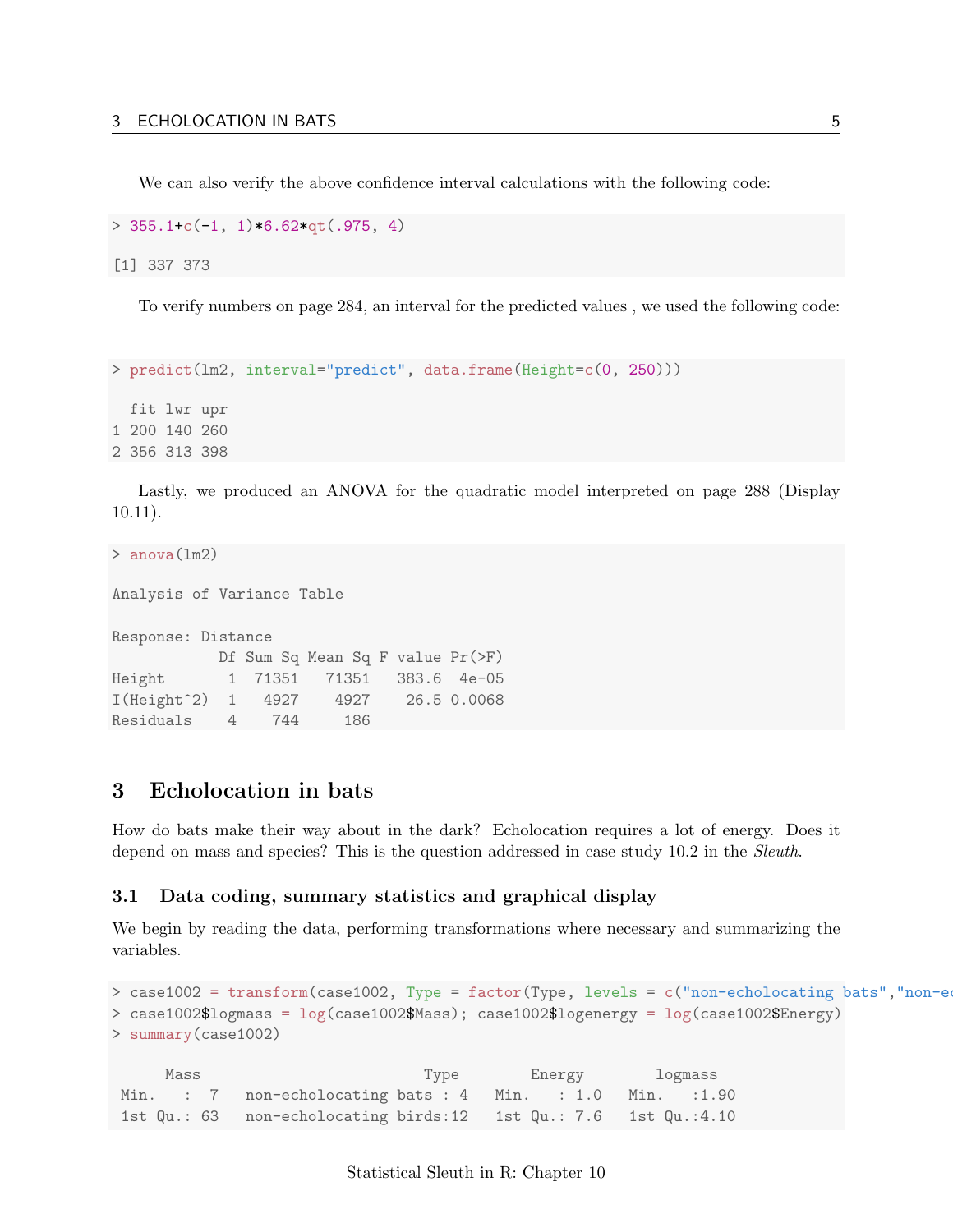Median :266 echolocating bats : 4 Median :22.6 Median :5.58 Mean :263 Mean :19.5 Mean :4.89 3rd Qu.:391 3rd Qu.:28.2 3rd Qu.:5.97 Max. :779 Max. :43.7 Max. :6.66 logenergy Min. : 0.02 1st Qu.:1.98 Median : 3.12 Mean : 2.48 3rd Qu.:3.34 Max. : 3.78 > favstats(Mass ~ Type, data=case1002) Type min Q1 median Q3 max mean sd n 1 non-echolocating bats 258.0 300.75 471.50 665.8 779 495.0 249.6 4 2 non-echolocating birds 24.3 108.20 302.50 391.0 480 263.2 165.2 12 3 echolocating bats 6.7 7.45 7.85 29.2 93 28.9 42.8 4 missing 1 0 2 0 3 0 > favstats(Energy ~ Type, data=case1002) Type min Q1 median Q3 max mean sd n 1 non-echolocating bats 22.40 23.1 29.05 37.02 43.70 31.05 10.15 4 2 non-echolocating birds 2.46 12.6 24.35 28.23 43.70 21.15 12.52 12 3 echolocating bats 1.02 1.1 1.24 3.22 8.83 3.08 3.84 4 missing 1 0 2 0 3 0

A total of 20 flying vertebrates were included in this study. There were 4 echolocating bats, 4 non-echolocating bats, and 12 non-echolocating birds. For each subject their mass and flight energy expenditure were recorded as shown in Display 10.3 (page 274).

We can next observe the pattern between log(energy expenditure) as a function of log(body mass) for each group with a scatterplot. The following figure is akin to Display 10.4 (page 275).

```
> xyplot(Energy ~ Mass, group=Type, scales=list(y=list(log=TRUE),
     x=list(log=TRUE)), auto.key=TRUE, data=case1002)
```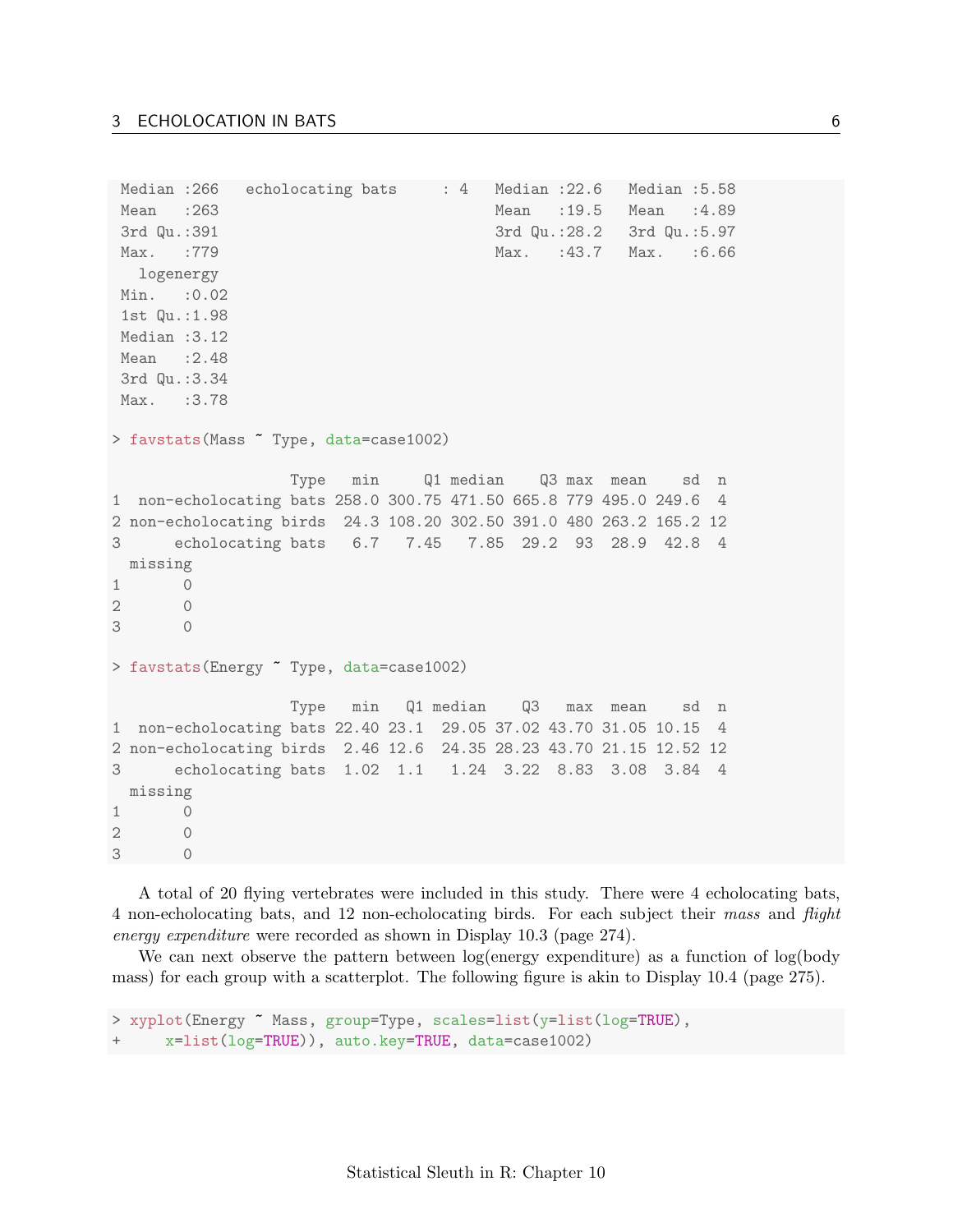

### <span id="page-6-0"></span>3.2 Multiple regression

We first evaluate a multiple regression model for log(energy expenditure) given type of species and log(body mass) as defined on page 276 and shown in Display 10.6 (page 277).

```
> lm1 = lm(logenergy ~ logmass+Type, data=case1002); summary(lm1)
Call:
lm(formula = logenergy \sim logmass + Type, data = case1002)
Residuals:
   Min 1Q Median 3Q Max
-0.2322 -0.1220 -0.0364 0.1257 0.3446
Coefficients:
                       Estimate Std. Error t value Pr(>|t|)
(Intercept) -1.5764 0.2872 -5.49 5.0e-05
logmass 0.8150 0.0445 18.30 3.8e-12
Typenon-echolocating birds 0.1023 0.1142 0.90 0.38
Typeecholocating bats 0.0787 0.2027 0.39 0.70
Residual standard error: 0.186 on 16 degrees of freedom
Multiple R-squared: 0.982,Adjusted R-squared: 0.978
F-statistic: 284 on 3 and 16 DF, p-value: 4.46e-14
```
Next, we calculate confidence intervals for the coefficients which are interpreted on page 278.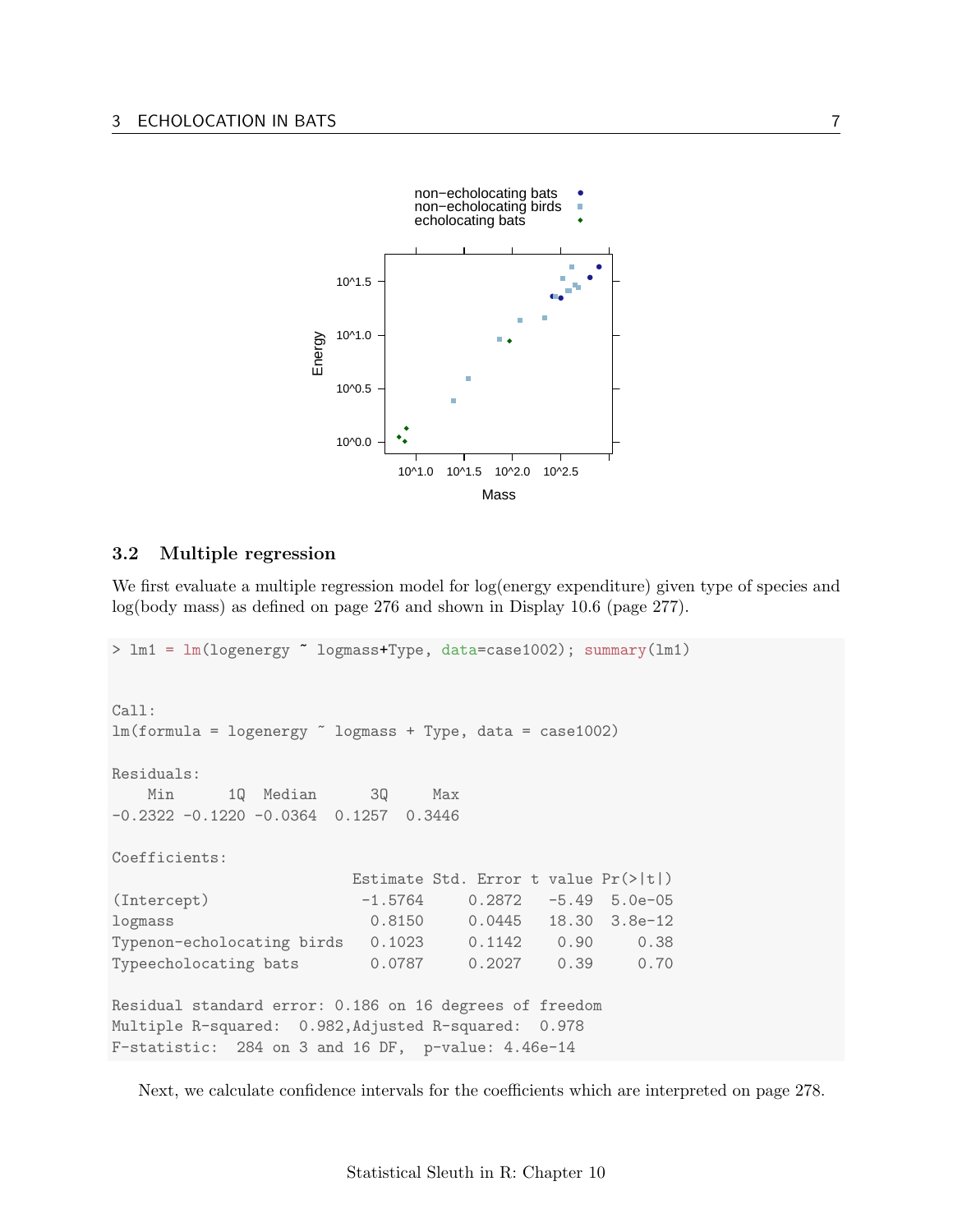#### > confint(lm1)

|                                         |                  | Z.V /0 JI.V /0 |
|-----------------------------------------|------------------|----------------|
| (Intercept)                             | $-2.185 - 0.967$ |                |
| logmass                                 |                  | $0.721$ 0.909  |
| Typenon-echolocating birds -0.140 0.344 |                  |                |
| Typeecholocating bats                   | $-0.351$ $0.508$ |                |
|                                         |                  |                |

#### > exp(confint(lm1))

|                                  |       | $2.5 \%$ 97.5 % |
|----------------------------------|-------|-----------------|
| (Intercept)                      | 0.112 | 0.38            |
| logmass                          | 2.056 | 2.48            |
| Typenon-echolocating birds 0.870 |       | 1.41            |
| Typeecholocating bats            | 0.704 | 1.66            |
|                                  |       |                 |

Since the significance of a model depends on which variables are included, the Sleuth proposes two other models, one only looking at the type of flying animal and the other allows the three groups to have different straight-line regressions with mass. These two models are displayed below and discussed on pages 278-279.

2.5 % 97.5 %

> summary(lm(logenergy ~ Type, data=case1002)) Call:  $lm(formula = logenergy "Type, data = case1002)$ Residuals: Min 1Q Median 3Q Max -1.8872 -0.3994 0.0236 0.4932 1.5253 Coefficients: Estimate Std. Error t value Pr(>|t|) (Intercept) 3.396 0.422 8.04 3.4e-07 Typenon-echolocating birds -0.609 0.488 -1.25 0.22885 Typeecholocating bats -2.743 0.597 -4.59 0.00026 Residual standard error: 0.845 on 17 degrees of freedom Multiple R-squared: 0.595,Adjusted R-squared: 0.548 F-statistic: 12.5 on 2 and 17 DF, p-value: 0.000458 > summary(lm(logenergy ~ Type \* logmass, data=case1002)) Call:  $lm(formula = logenergy$   $\tilde{m}$  Type  $*$  logmass, data = case1002)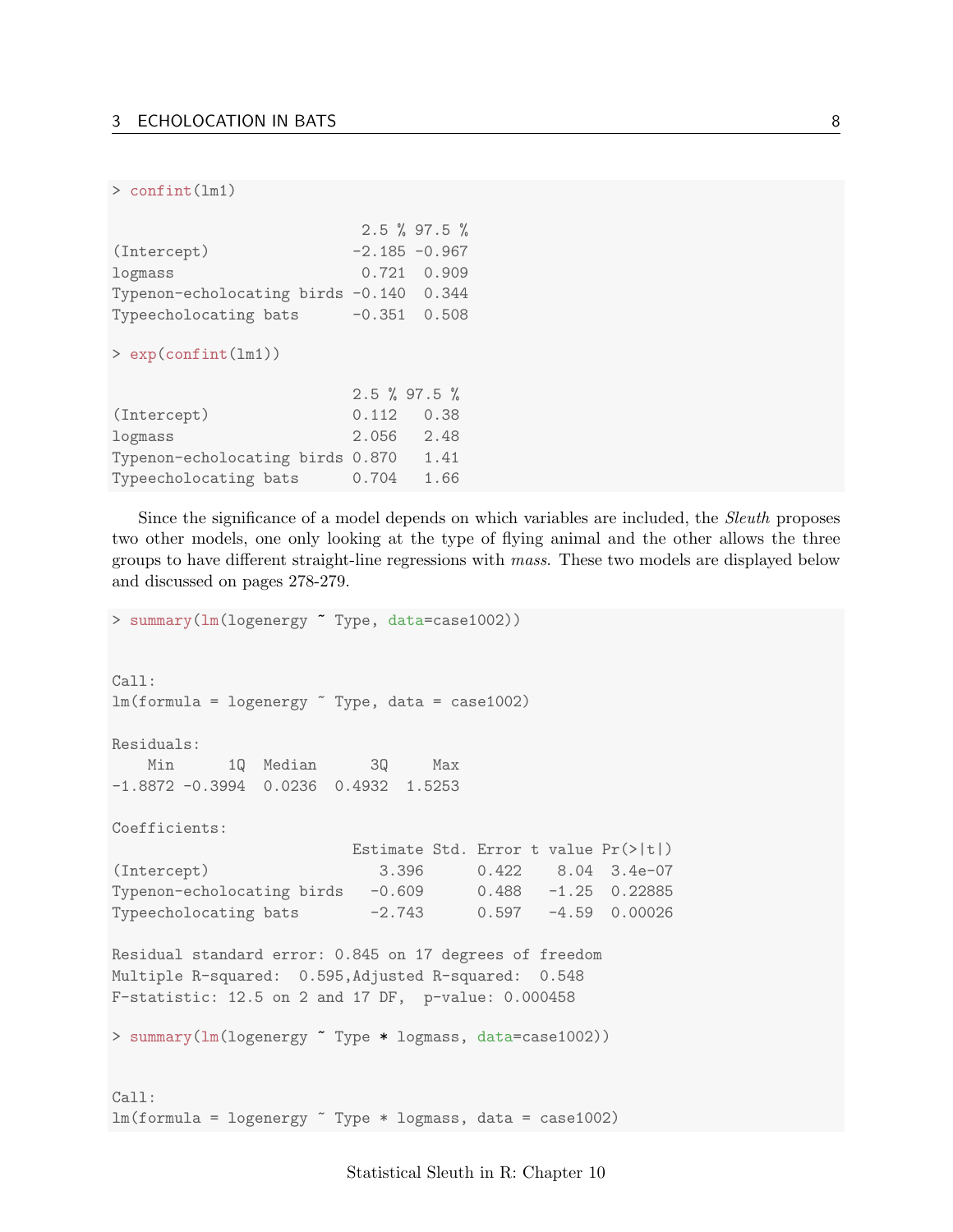Residuals: Min 1Q Median 3Q Max -0.2515 -0.1264 -0.0095 0.0812 0.3284 Coefficients: Estimate Std. Error t value Pr(>|t|) (Intercept) -0.202 1.261 -0.16 0.875 Typenon-echolocating birds -1.378 1.295 -1.06 0.305 Typeecholocating bats  $-1.268$   $1.285$   $-0.99$   $0.341$ logmass 0.590 0.206 2.86 0.013 Typenon-echolocating birds:logmass 0.246 0.213 1.15 0.269 Typeecholocating bats:logmass 0.215 0.224 0.96 0.353 Residual standard error: 0.19 on 14 degrees of freedom Multiple R-squared: 0.983,Adjusted R-squared: 0.977 F-statistic: 163 on 5 and 14 DF, p-value: 6.7e-12

To construct the confidence bands discussed on page 282 and shown in Display 10.9 (page 283) we used the following code:

```
> pred = predict(lm1, se.fit=TRUE, newdata=data.frame(Type=c("non-echolocating birds", "non-echology")
> pred.fit = pred$fit[1]; pred.fit
   1
2.28
> pred.se = pred$se.fit[1]; pred.se
     1
0.0604
> multiplier = sqrt(4*qf(.95, 4, 16)); multiplier
[1] 3.47
> lower = exp(pred.fit-pred.se*multiplier); lower
   1
7.92
> upper = exp(pred.fit+pred.se*multiplier); upper
1
12
```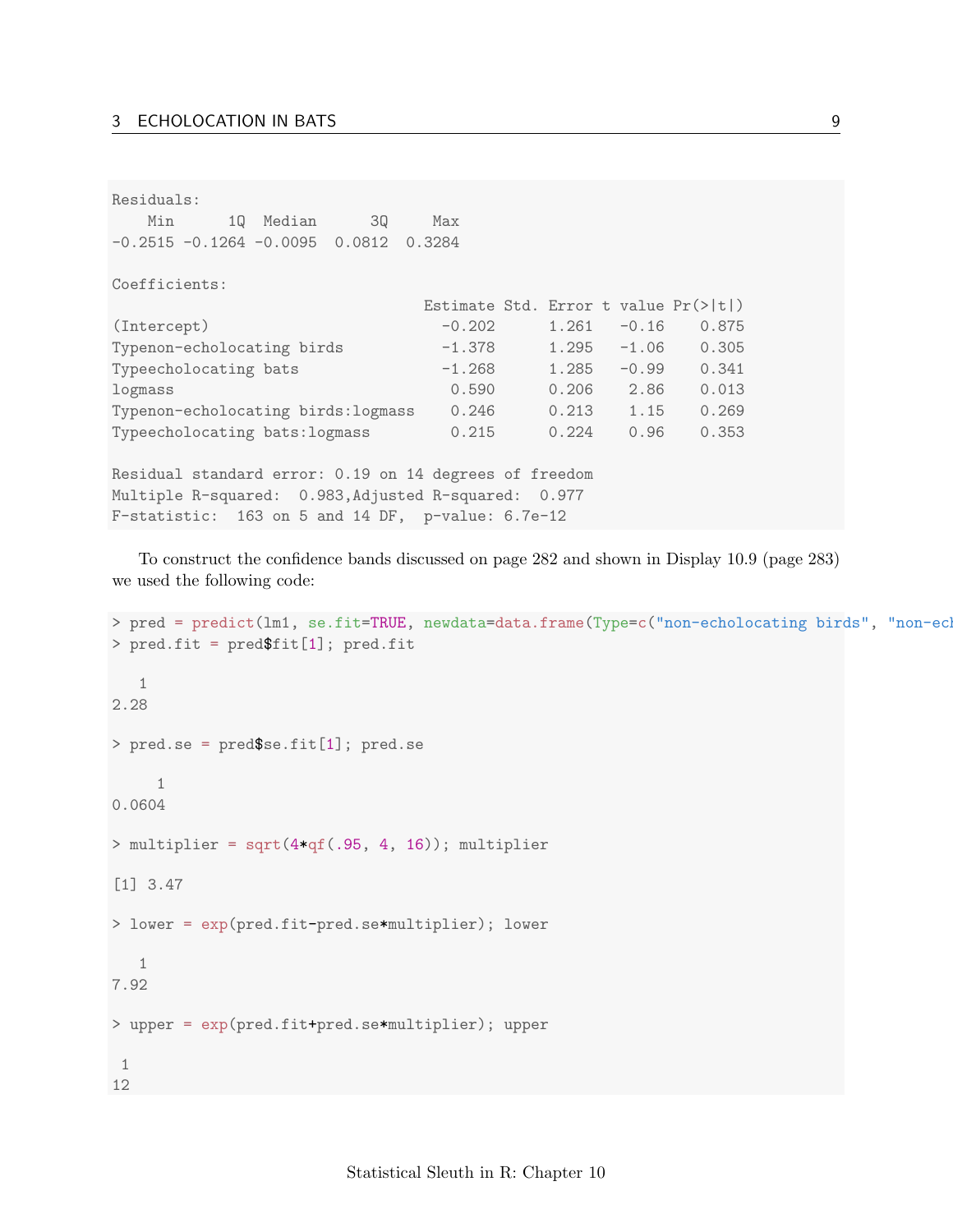```
> # for the other reference points
> pred2 = predict(lm1, se.fit=TRUE, newdata=data.frame(Type=c("non-echolocating bats", "non-echology")
> pred3 = predict(lm1, se.fit=TRUE, newdata=data.frame(Type=c("echolocating bats", "echolocating
>
> table10.9 = rbind(c("Intercept estimate", "Standard error"), round(cbind(pred2$fit, pred2$se.
  \left[ ,1\right] \left[ ,2\right]"Intercept estimate" "Standard error"
1 "2.1767" "0.1144"
2 "3.3064" "0.0931"
1 "2.2553" "0.1277"
2 "3.3851" "0.1759"
```
Next we can assess the model by evaluating the extra sums of squares  $F$ -test for testing the equality of intercepts in the parallel regression lines model as shown in Display 10.10 (page 287).

```
> lm2 = lm(logenergy ~ logmass, data=case1002)
> anova(lm2, lm1)
Analysis of Variance Table
Model 1: logenergy \tilde{ } logmass
Model 2: logenergy ~ logmass + Type
 Res.Df RSS Df Sum of Sq F Pr(>F)
1 18 0.583
2 16 0.553 2 0.0296 0.43 0.66
```
We can also compare the full model with interaction terms and the reduced model (without interaction terms) with the extra sum of squares F-test as described in Display 10.12 (page 290).

```
> lm3 = lm(logenergy ~ logmass*Type, data=case1002)
> anova(lm3, lm1)
Analysis of Variance Table
Model 1: logenergy ~ logmass * Type
Model 2: logenergy ~ logmass + Type
 Res.Df RSS Df Sum of Sq F Pr(>F)
1 14 0.505
2 16 0.553 -2 -0.0484 0.67 0.53
```
Another way to test the equality of the groups is by using linear combinations which we can attain using the estimable() command as follows. These results can be found on page 276 and 289.